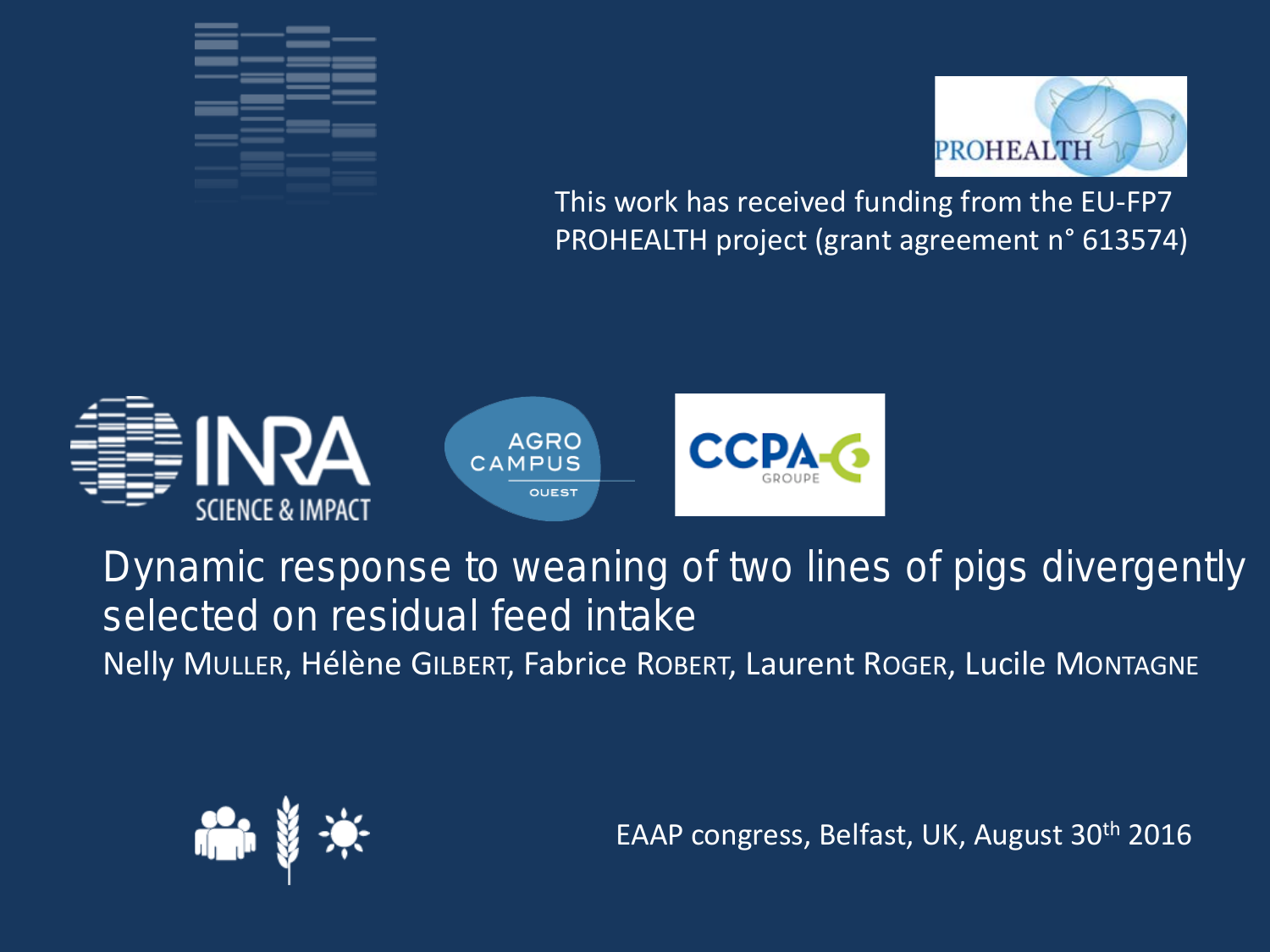

EAAP 2016 > Background

#### **To improve feed efficiency**

Rate of conversion of feed in body weight / meat

 $\rightarrow$  Reduce feed costs

**PROHEALTH** 

 $\rightarrow$  Decrease environmental impact

#### **To increase pig robustness**

"Ability to combine a high production potential with resilience to stressors, allowing for expression of a high production potential in a wide variety of environmental conditions" (Knap 2005)

- $\rightarrow$  Health and animal welfare
- $\rightarrow$  Decrease the use of medication and antibiotic

**Focus on robustness at weaning** : the most critical period for the pig Responsible of 50% of the use of antibiotics in pig production

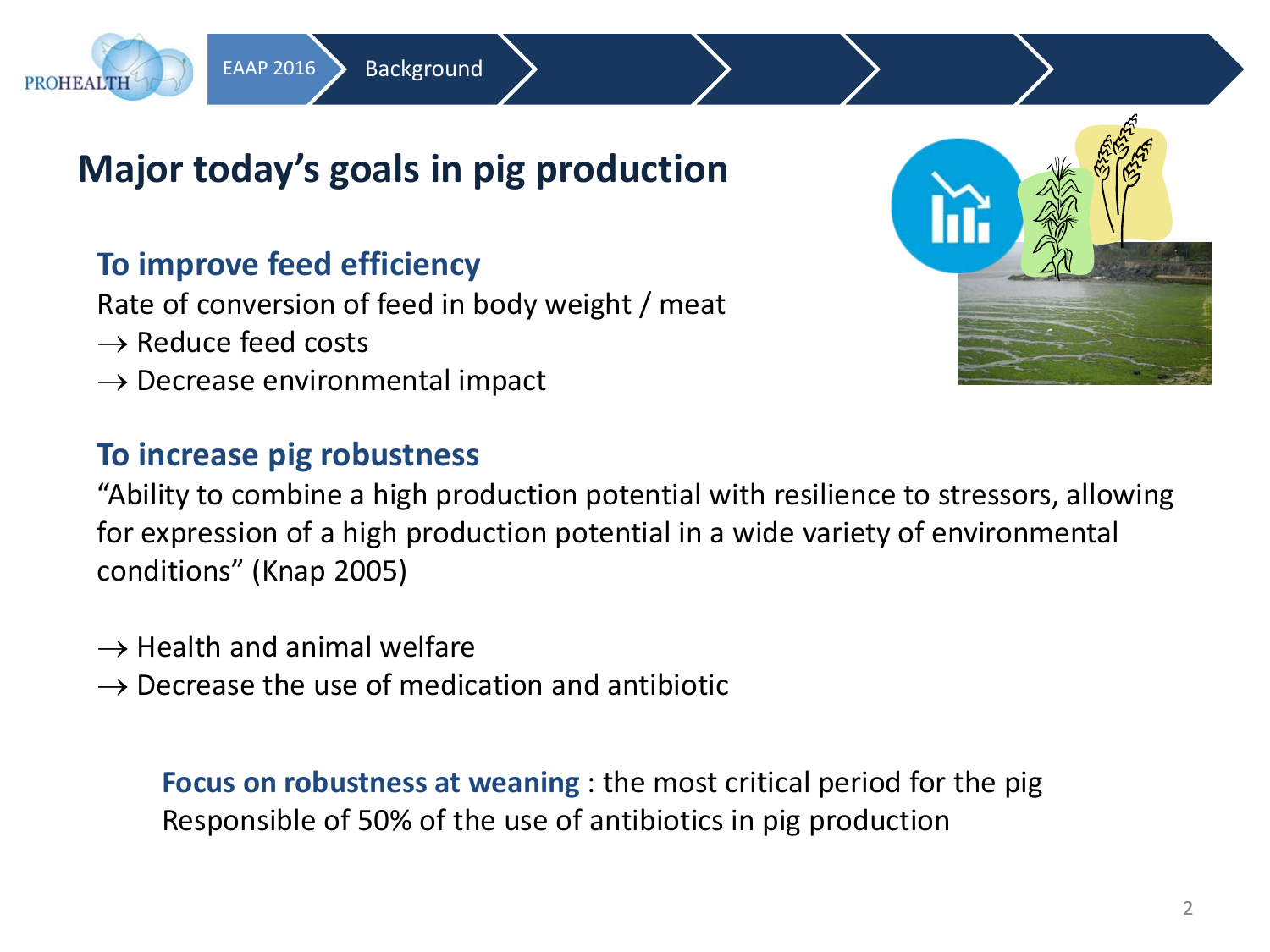# **Dynamic of the response of the animal after the weaning**



**PROHEALTH** 

EAAP 2016 > Background

#### **Weaning**

Dietary, psychological, and environmental stresses

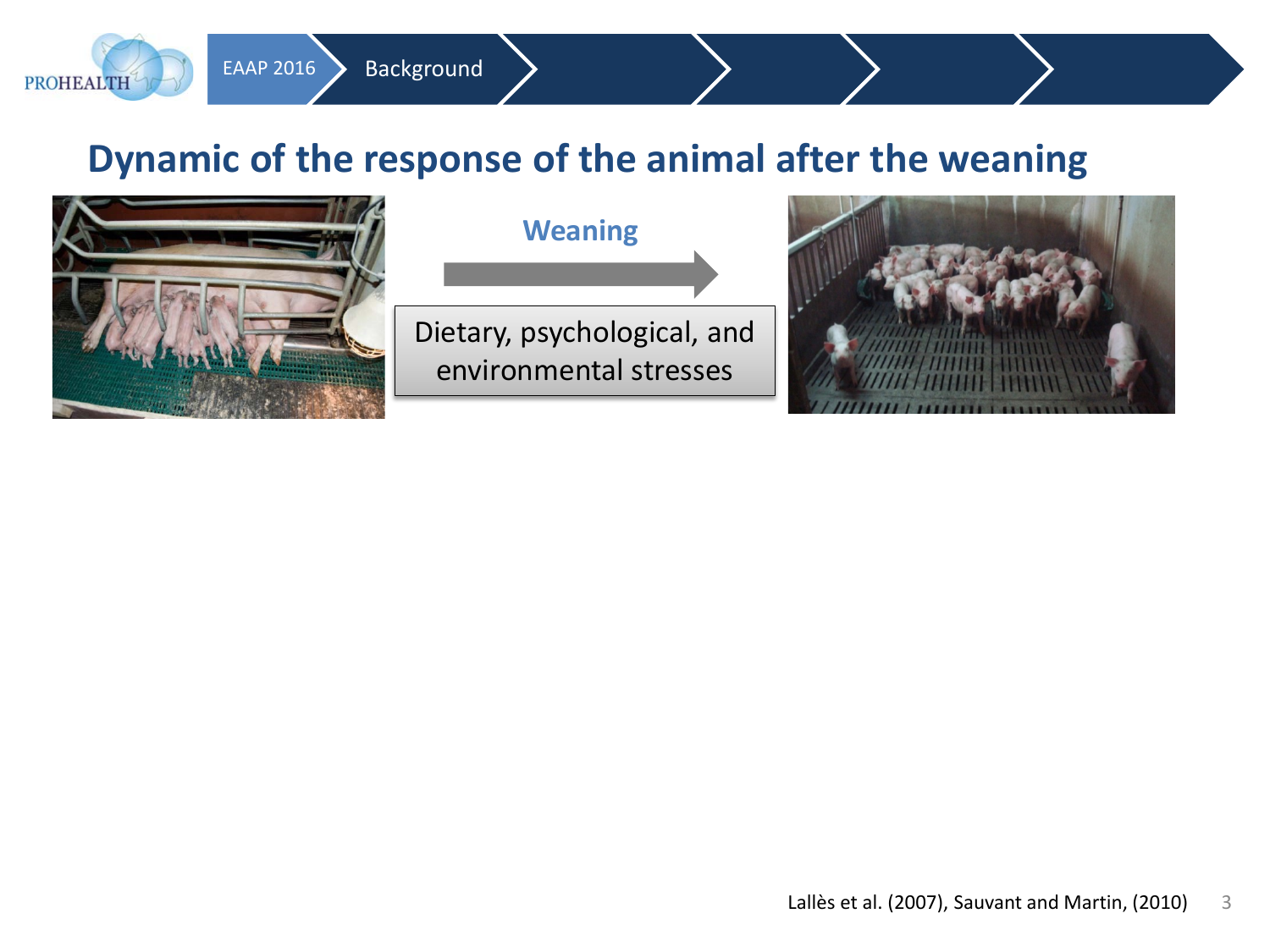# **Dynamic of the response of the animal after the weaning**



**PROHEALTH** 

EAAP 2016 > Background

#### **Weaning**

Dietary, psychological, and environmental stresses

1



# weaning sensitivity Growth, Health Growth, Health  $1 \overline{A}$ birth resistance

#### **Low / varying feed intake**

Epithelial damage Reduction digestive capacity Microbial dysbiosis

- → **Growth check, digestive disorders**
- → **High sensitivity to enteric pathogens**
- → **Post-weaning diarrhoea**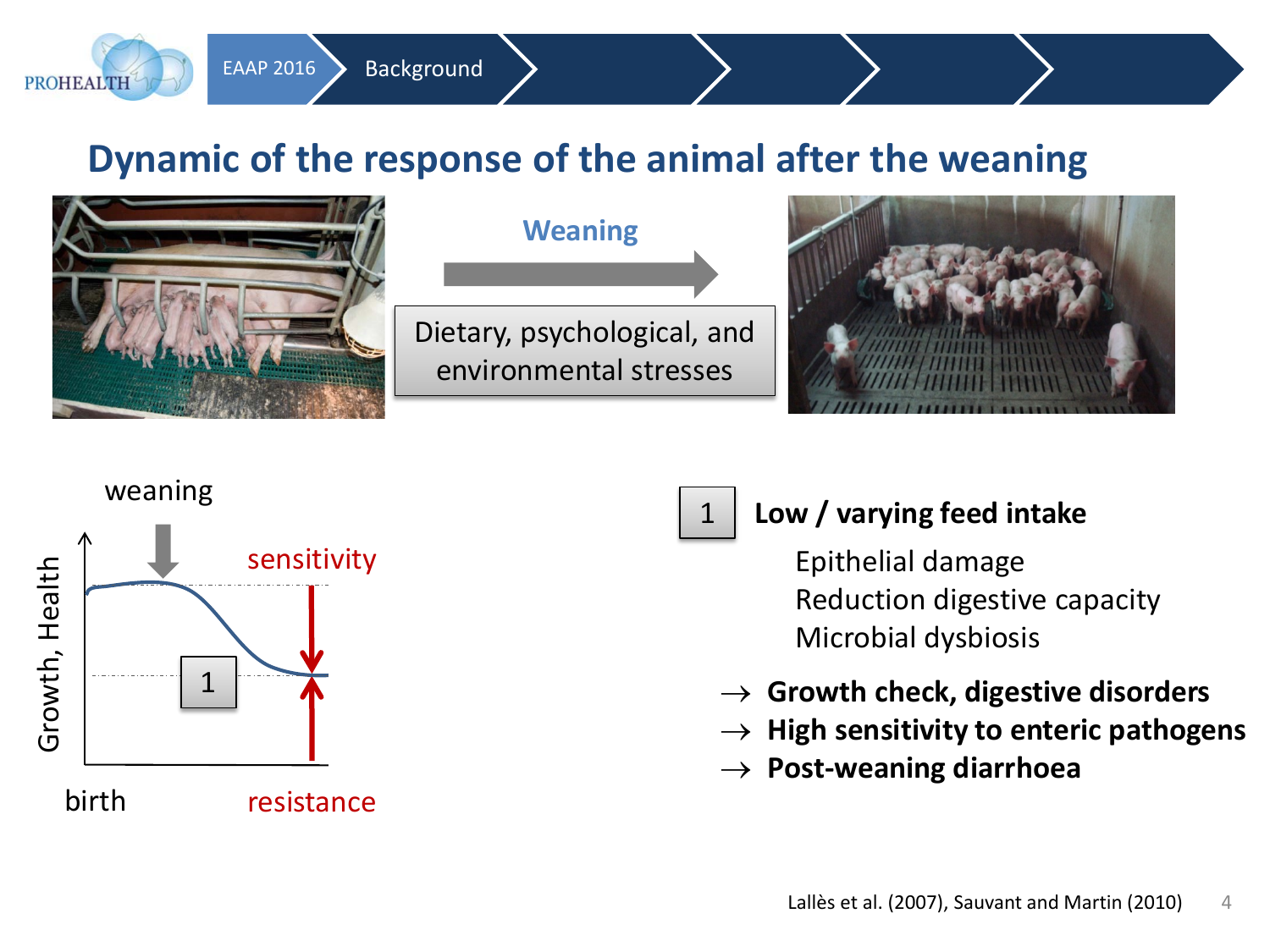# **Dynamic of the response of the animal after the weaning**



1



EAAP 2016 > Background

**PROHEALTH** 

#### **Low / varying feed intake**

Epithelial damage Reduction digestive capacity Microbial dysbiosis

- → **Growth check, digestive disorders**
- **High sensitivity to enteric pathogens**
- → **Post-weaning diarrhoea**

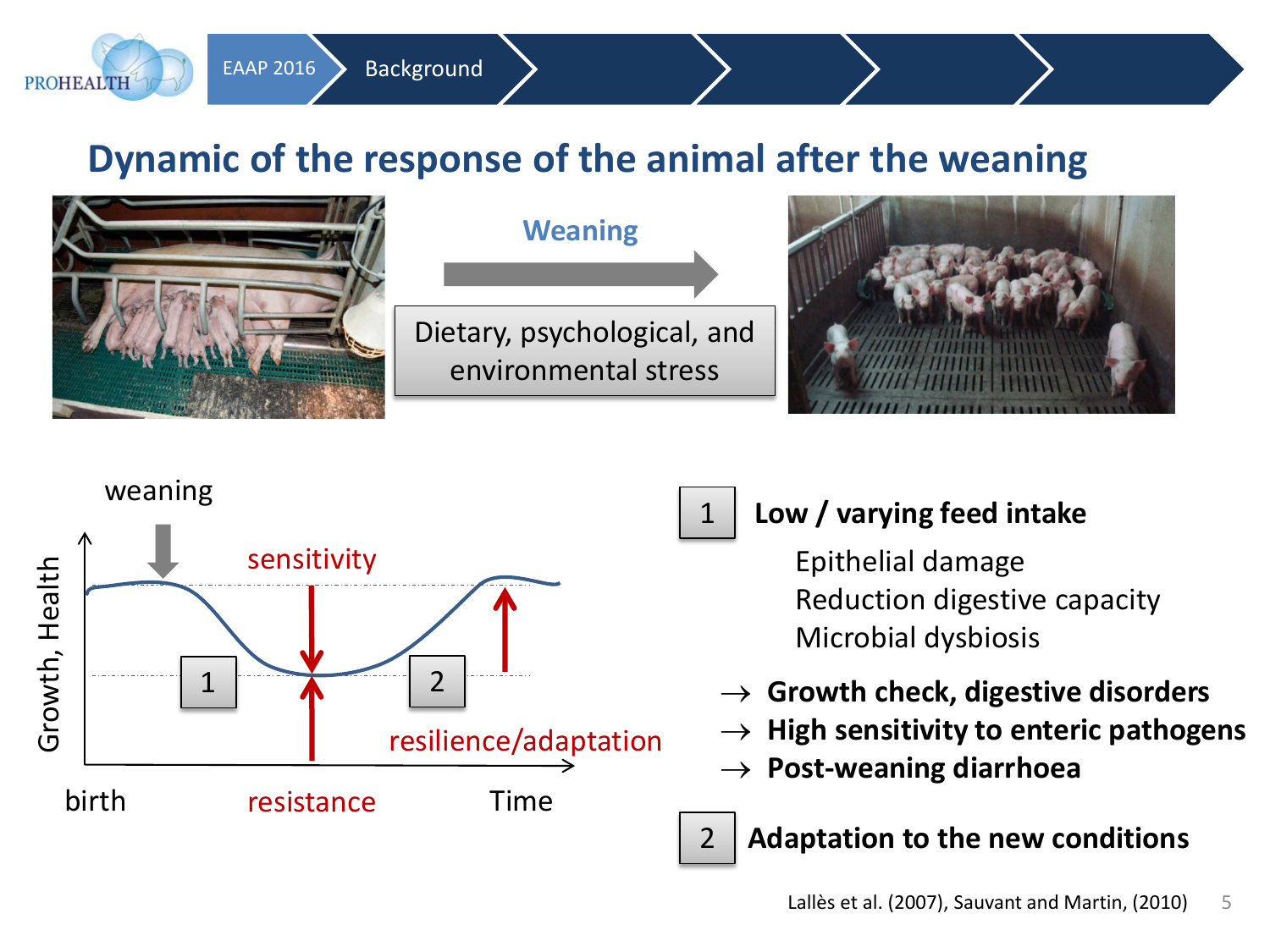## **Residual Feed Intake (RFI): a criteria to select pig for feed efficiency**

**RFI= measured FI – predicted FI for maintenance and growth f(BW, ADG, BFT 35-95 kg of BW)**



EAAP 2016 Background

**predicted feed intake**

**High RFI (HRFI)** →low efficiency Animals eat more than predicted

**Low RFI (LRFI)** → « high » efficiency Animals eat less than predicted

**PROHEALTH**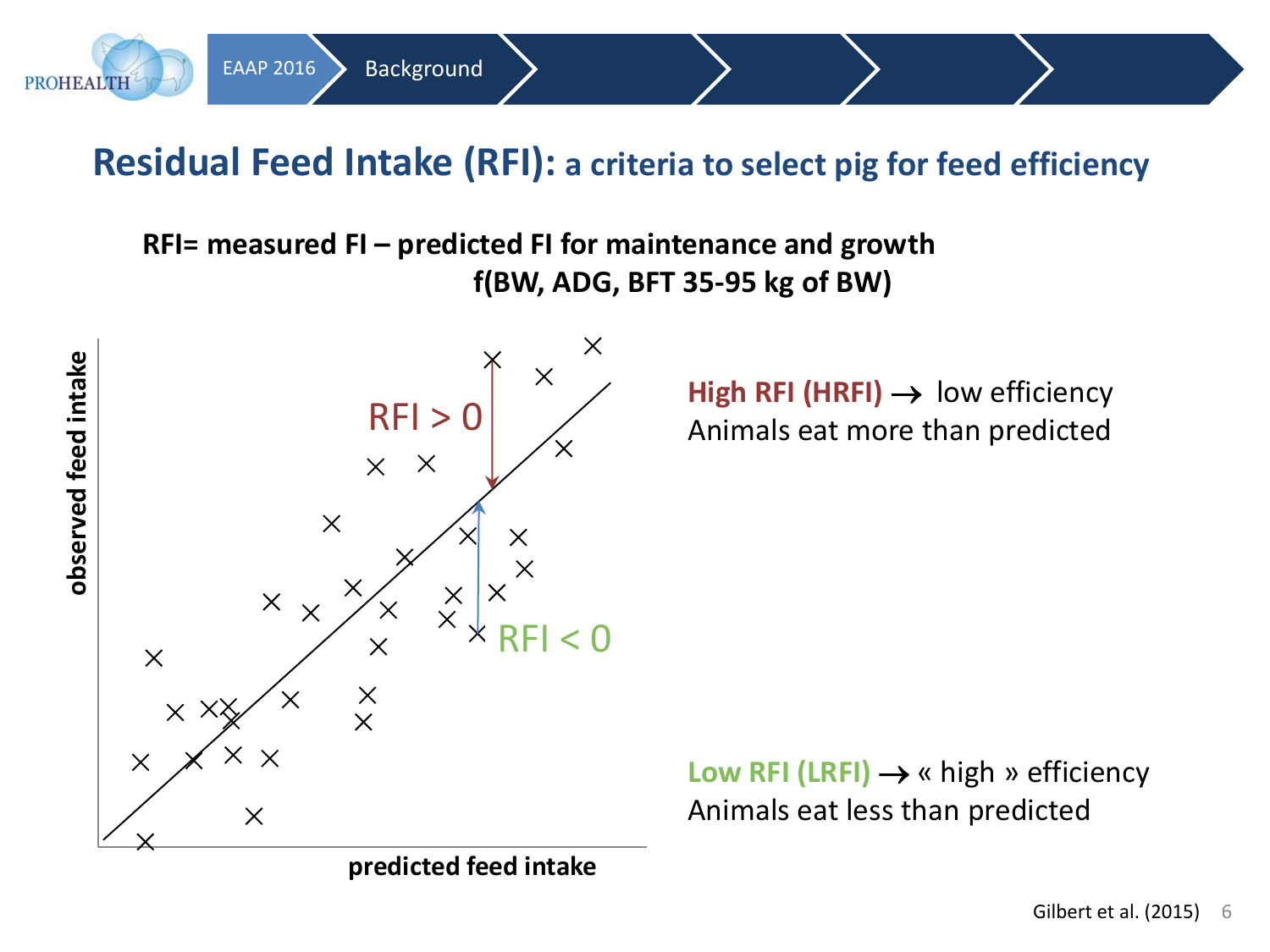## **Residual Feed Intake (RFI): a criteria to select pig for feed efficiency**

**RFI= measured FI – predicted FI for maintenance and growth f(BW, ADG, BFT 35-95 kg of BW)**



EAAP 2016 > Background

**predicted feed intake**

**High RFI (HRFI)** →low efficiency Animals eat more than predicted

> Reduced heat production physical activity basal metabolic need ≠ nutrients partitioning between growth and non productive functions

**Low RFI (LRFI)** → « high » efficiency Animals eat less than predicted

**PROHEALTH**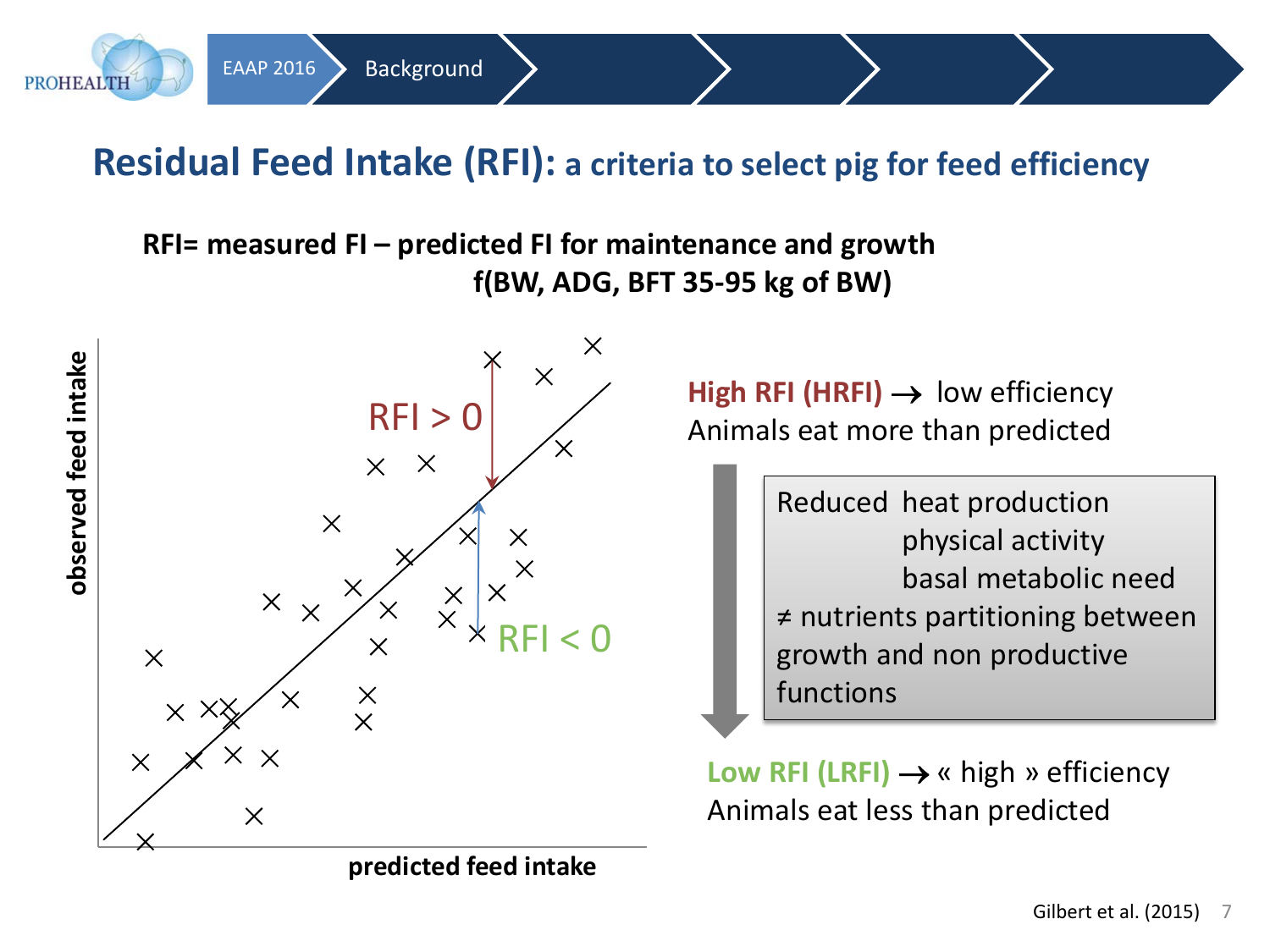# **Does the selection of pigs for low RFI impacts their ability to cope with the weaning challenge?**

# **Hypothesis**

**PROHEALTH** 

Pigs selected for high productive trait (LRFI) would have more risk to develop post-weaning disorders in relation with more competition for nutrients partitioning between growth and defence (non productive function)

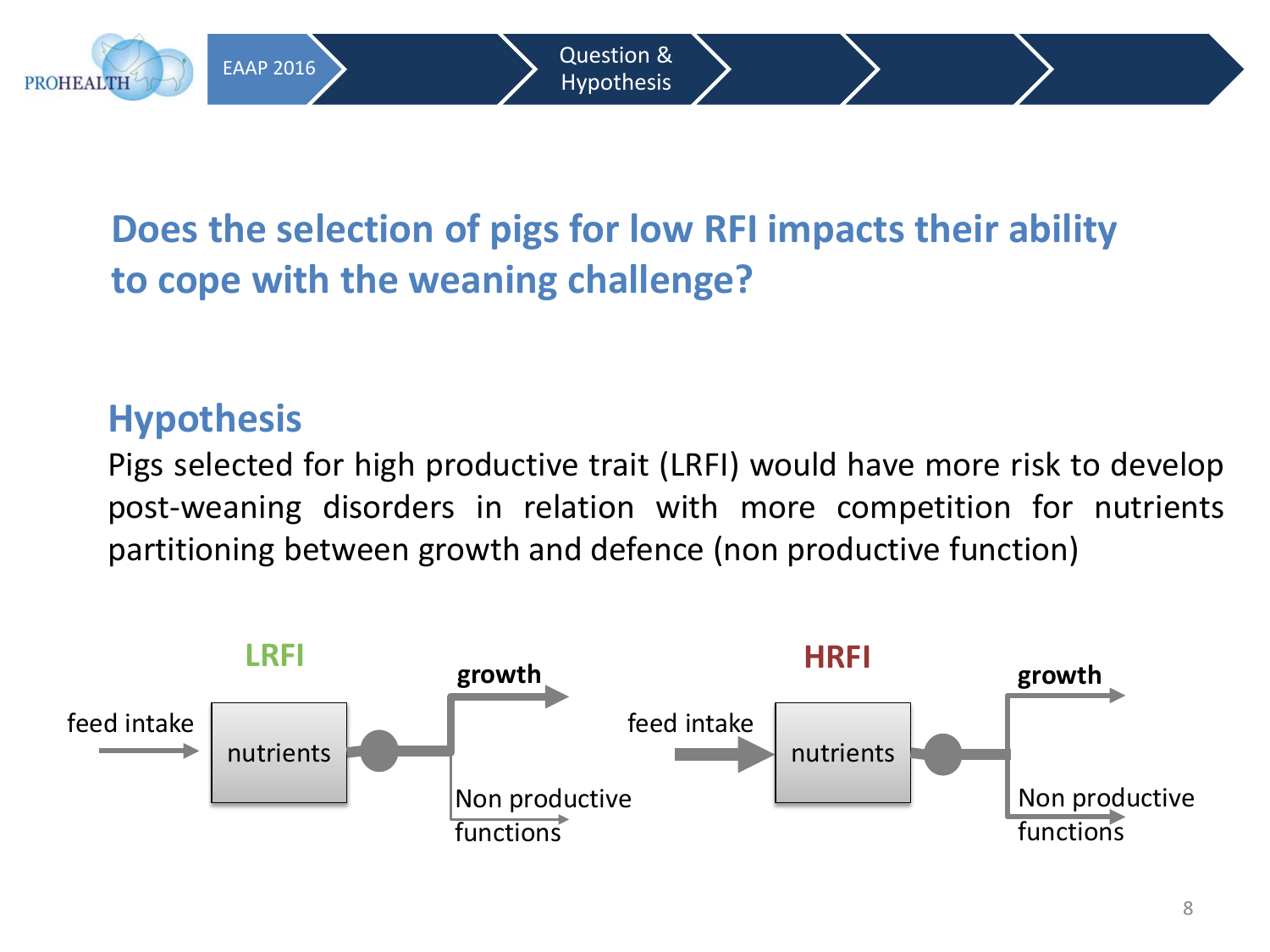

#### 72 piglets from the 2 lines divergently selected for RFI **LRFI** and **HRFI** (9<sup>th</sup> generation)  $n = 32$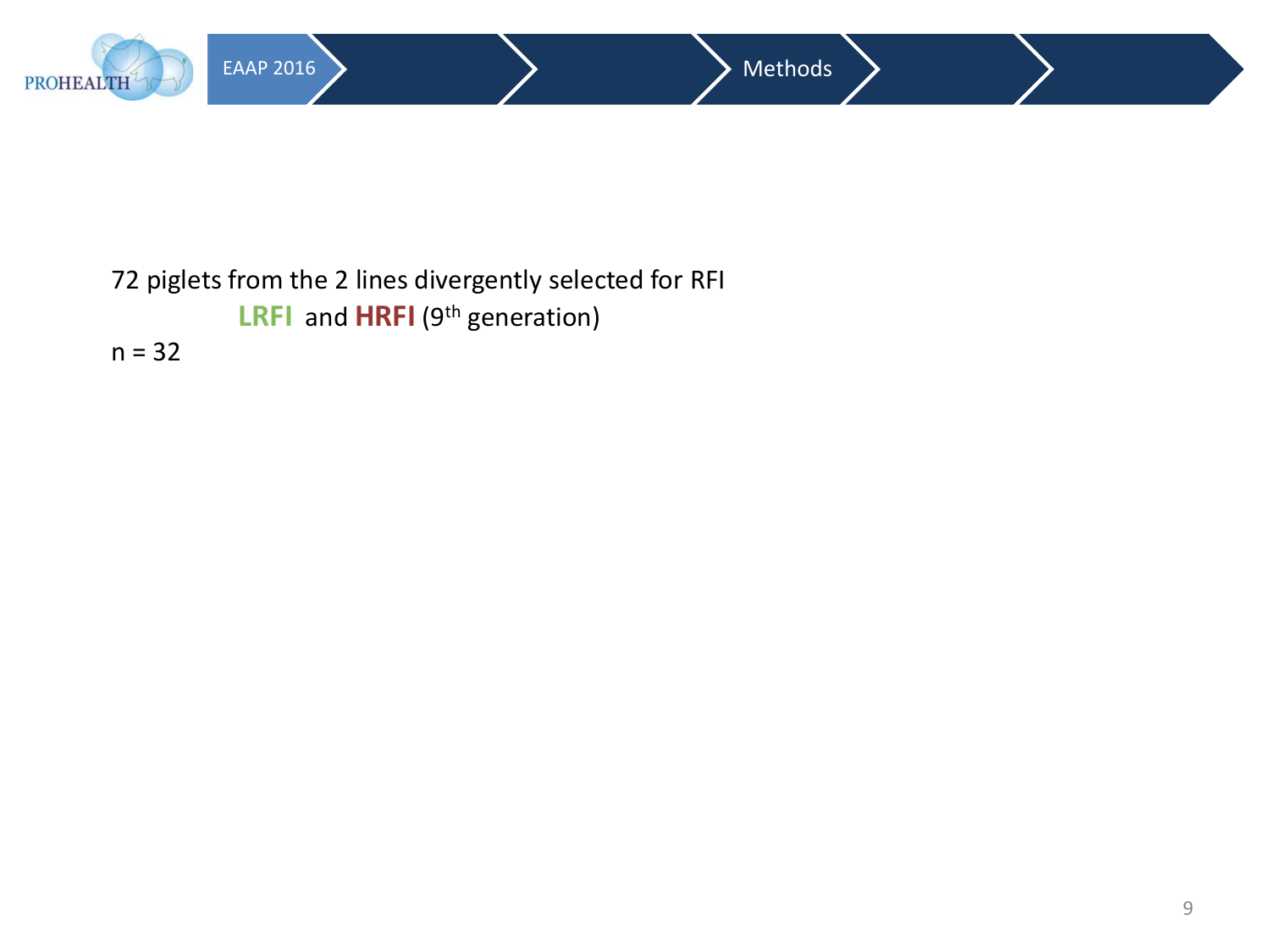

**PROHEALTH** 

Piglets from the low RFI line: heavier at weaning 9.1 kg vs 8.0 kg (P < 0.05)

EAAP 2016  $\left\{$  Results &

Discussion

First week after weaning : voluntary feed intake and growth rate lower for the low RFI line ( $P < 0.05$ )



Afterward, no difference in DFI (870 g) and ADG (460 g) between lines No line effect on BW at the end of the post weaning period (P=0.17) LRFI : 21.4 kg , HRFI : 20.7 kg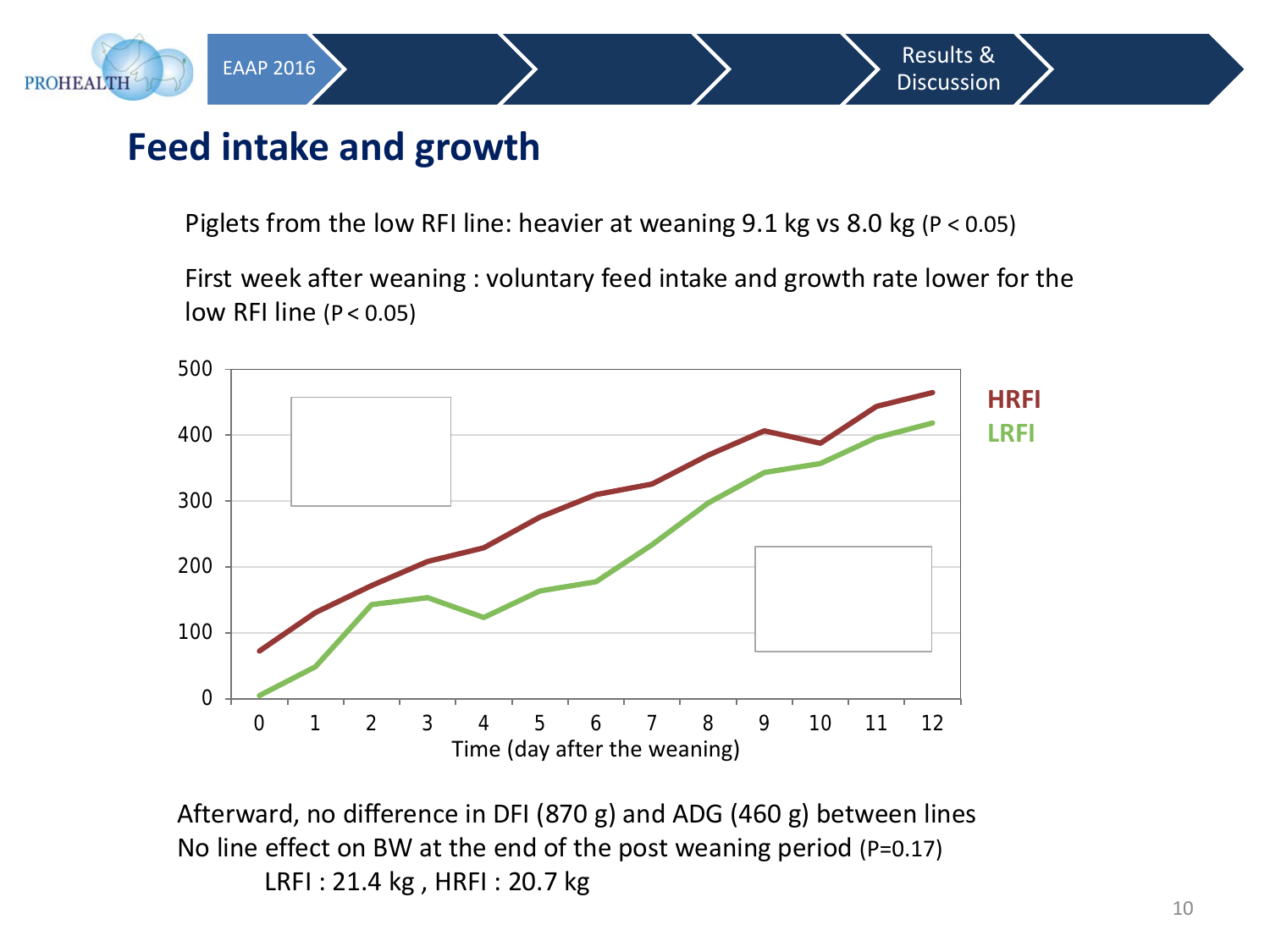

## **Diarrhea and inflammation**



More diarrhea and inflammation for LRFI pigs at the end of the first week after the weaning No fever period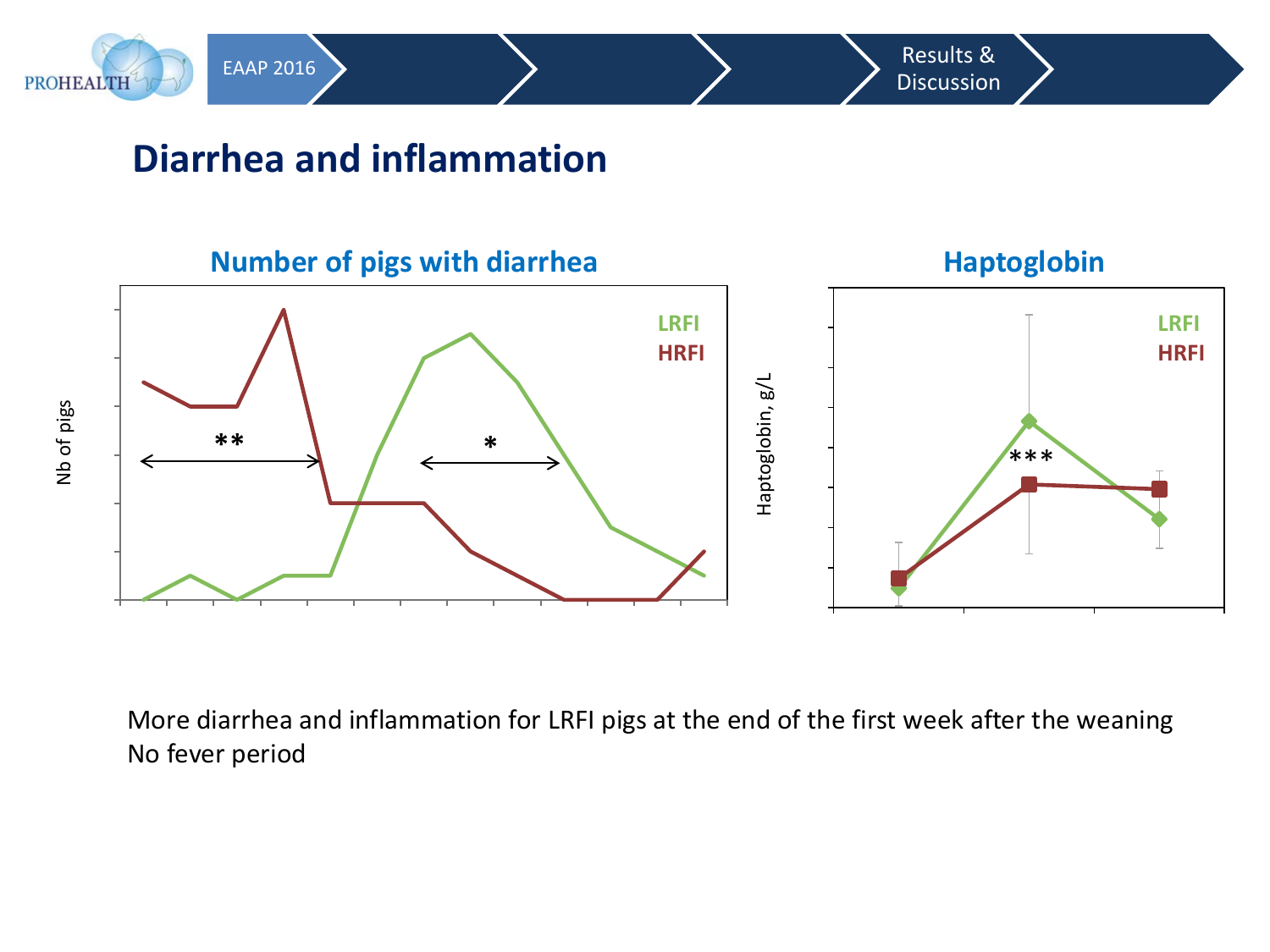EAAP 2016 Results & **Discussion** 





Development of the immune system delayed in LRFI pigs compared to HRFI?

#### 12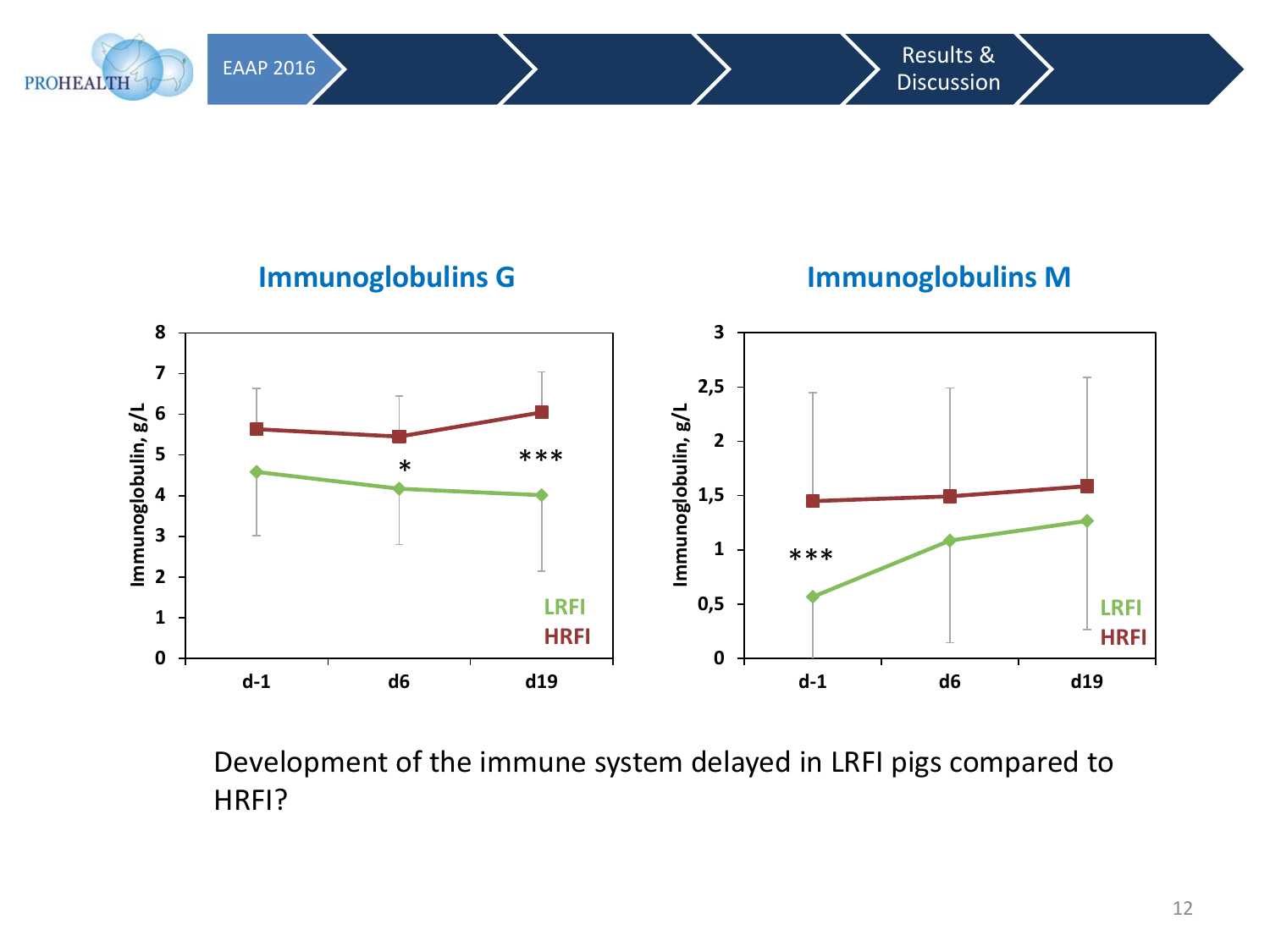

**PROHEALTH** 



Under-nutrition more important for pigs from the LRFI line at day 6 No difference between lines at d-1 and d19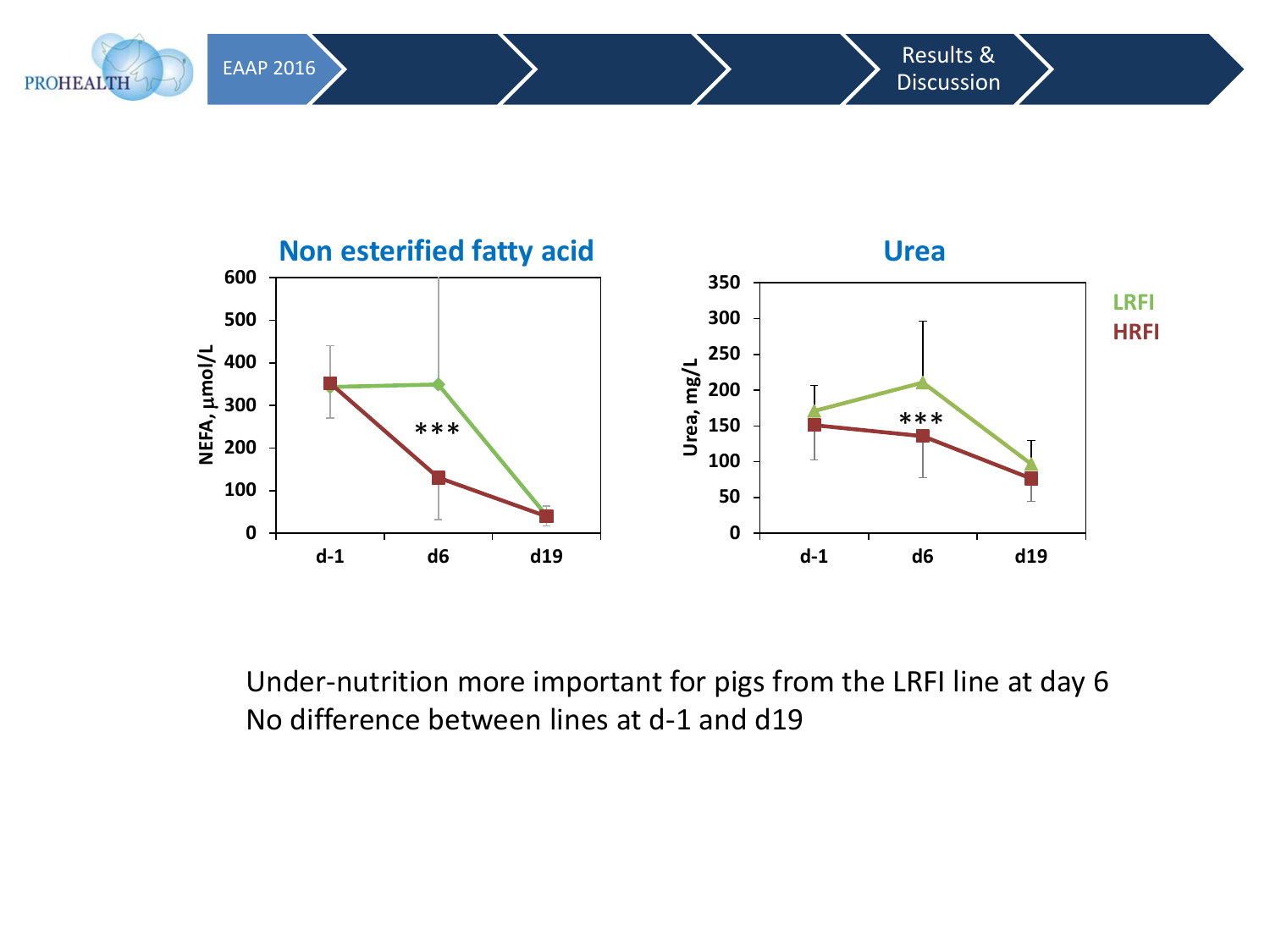

No difference in feed intake, BW, physiological parameters at day 19

#### **Dynamic of the response of the two lines after the weaning LRFI HRFI**